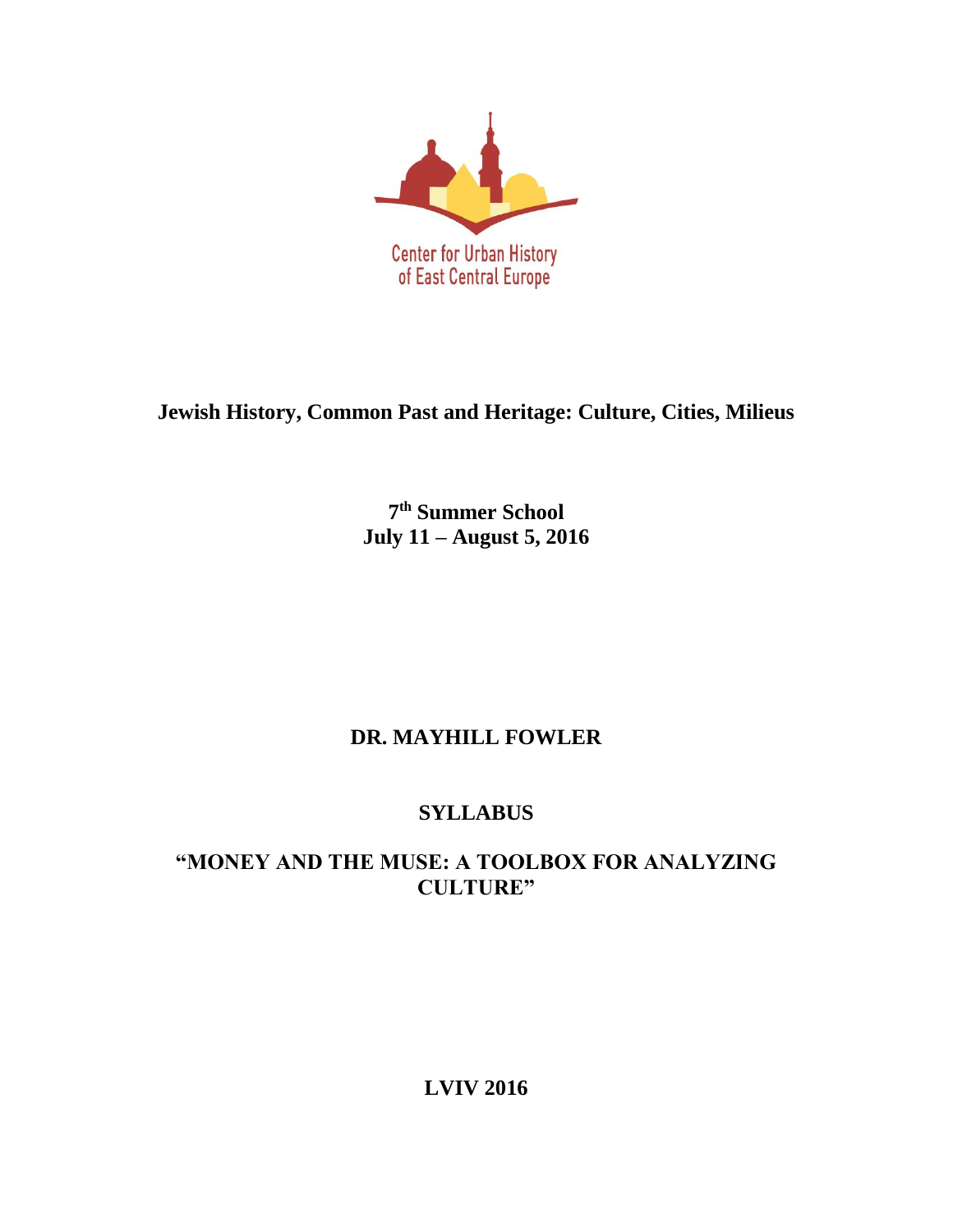## **Center for Urban History of East Central Europe**

"Jewish History, Common Past and Heritage: Culture, Cities, Milieus" 7th Summer School July 11 – August 5, 2016

Dr. Mayhill Fowler Stetson University [mfowler@stetson.edu](mailto:mfowler@stetson.edu)

Syllabus

#### **Money and the Muse: A Toolbox for Analyzing Culture**

This mini-course introduces you to a field: cultural history. Cultural historians question how to analyze, articulate, and define how people ascribe meaning to various ideas, objects, and practices. You'll acquire a "toolbox" of analytic frames useful for research in any field of study or cultural practice. For our "case study" of cultural history, we will delve into the history of the arts in the Russian Empire and Soviet Union from the late Imperial to the Stalinist period. This is not a comprehensive course on the arts in Russia or the Soviet Union, by any means. Rather, we will focus on the world of the arts by examining social, political and economic structures as opposed to than aesthetics. Ultimately, we'll question how these structures shape how art is created, funded, managed, and consumed. How does the money interact with the muse?

Our method will by necessity be comparative. Just as artists and officials in the Russian Empire and the Soviet Union looked westwards, so will we, too, refer to the money and the muse in the Habsburg Empire (particularly Galicia) and interwar Poland. You'll notice that many of the readings are not about our region in particular; this is by design, since the goal is for you to acquire a methodological "toolbox." You'll think about the boundaries of the "public" and whether the public includes the state; you'll think about how art causes political or social change...or not; you'll think about that mysterious gap between production and consumption of culture; you'll think about those difficult terms "multiculturalism" and "entertainment" and attempt to work out how artists and officials grappled with them in the 1930s, and how you might do so today. Our meetings will include an interactive lecture on the question of the day, using examples from the arts in the Russian Empire and Soviet Union. Then, we will delve into seminar-style discussions on the texts. Frequent presentations, group work, and close readings will be included.

#### **1. Imperial Legacies: Serfdom and the search for a public sphere**

\*Richard Stites, *The Pleasure and the Power: Serfdom, Society and the Arts in Imperial Russia* (New Haven: Yale University Press, 2006), 1-10. \*Jürgen Habermas, *The Structural Transformation of the Public Sphere: An Inquiry into a Category of Bourgeois Society*, trans. Thomas Burger (Polity, 1989), 31-43.